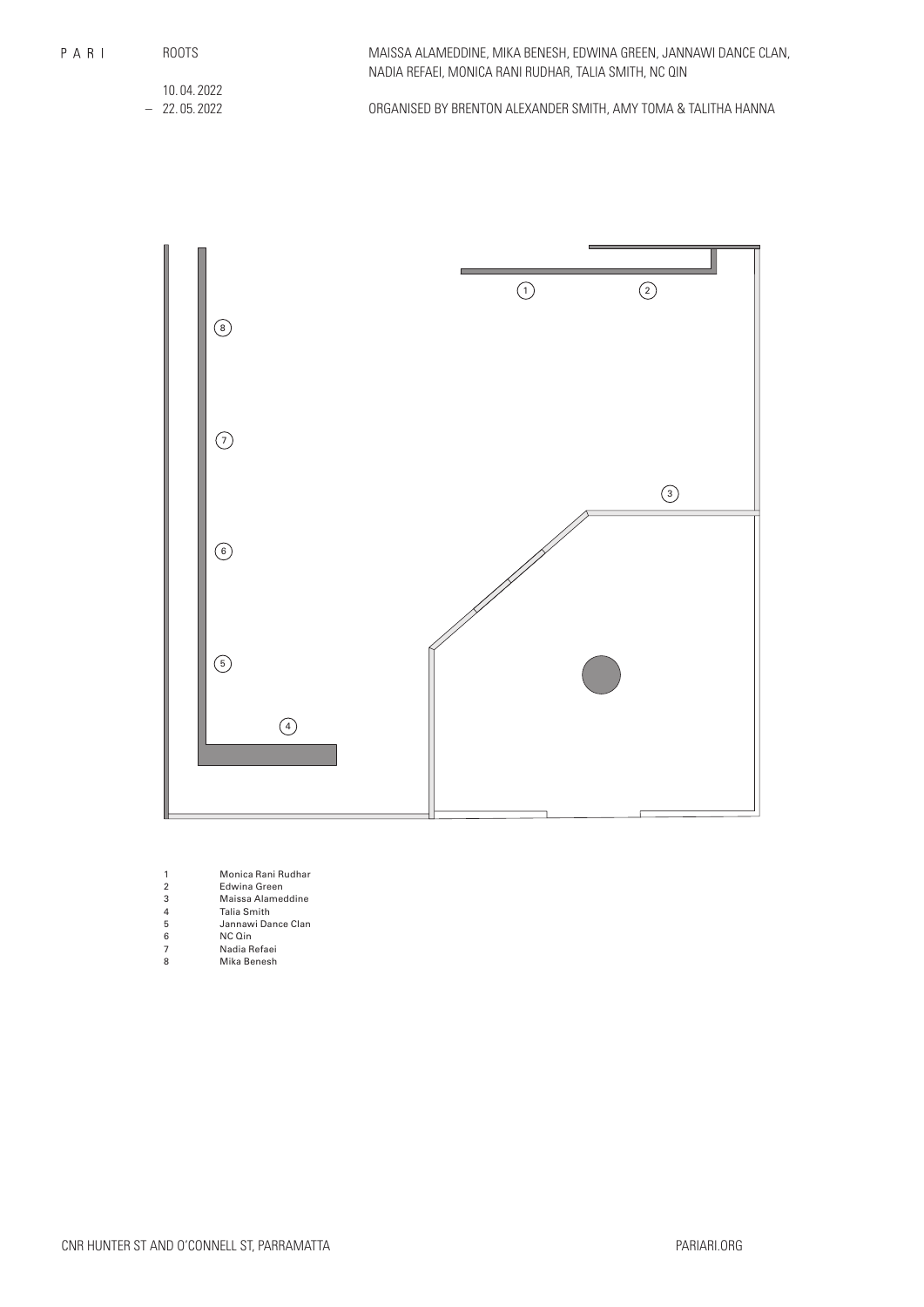10. 04. 2022  $-22.05.2022$ 

ORGANISED BY BRENTON ALEXANDER SMITH, AMY TOMA & TALITHA HANNA

The unseen ties that bind, roots are complex networks that provide sustenance, foster connection, and encourage resilience. A group of trees may be perceived as separate beings, but beyond the visible is a system of interrelatedness. Tenacious and steadying, roots provide a staunch foundation allowing one to weather the storm.

The artists in *Roots* contemplate ritual and reclamation. Ritualistic artmaking practices act as a way of grounding oneself and connecting with lineage and identity. Knowledges and values thought to be lost, forgotten or submerged beneath the surface are brought to light. Imbued with memory, emotion, nostalgia and care, the works in *Roots* act as a testament to survival and the strength we draw from community.

### **Monica Rani Rudhar**

*Daughter of the Same House*, 2021 glazed terracotta, gold lustre 15 cm × 30cm (each), installed 160cm × 100cm

*Daughter of the Same House* is a work that memorialises a pair of hand made earrings that were gifted to me as a one year old by my Bhua (aunty). In Indian tradition young girls get their ears pierced as symbol of protection, and a sign of cultural heritage and upbringing. The 24 carat gold earrings were a ritualistic welcome into the family, and as they are still worn, possess a heightened sense of sentimental value that connects me to what feels like a distant heritage and far away family. Worn not only as an adornment of the body, these earrings have also become a proud visual marker of my ancestral roots and identity.

Made of glazed terracotta and gold lustre, each piece has been hand built, replicating the form of the earrings. Through repetition the tactility of the material offered moments of meditation during its production enabling me to further reflect on their meaning. After misplacing them briefly, a play on scale and quantity comments on our inability to reproduce the originality of objects, further exemplifying and paying homage to gravity and weight of their significance.

For sales and commission inquiries, contact monica.rudhar@gmail.com

# **Edwina Green**

*(Untitled) Kelp Bag, 7*, 2019–ongoing body of work harvested nerocystis luetkeana, natural fibre twine 12 cm × 32 cm

This work is apart of on going body of work, beginning in early 2019 as the artist begun working with bull kelp as a medium. This work recreates traditional kelp water carriers, as an act of reconnection, reclamation and revitalisation, while also addressing the reality of intergenerational disconnection and it's impacts of familial ties.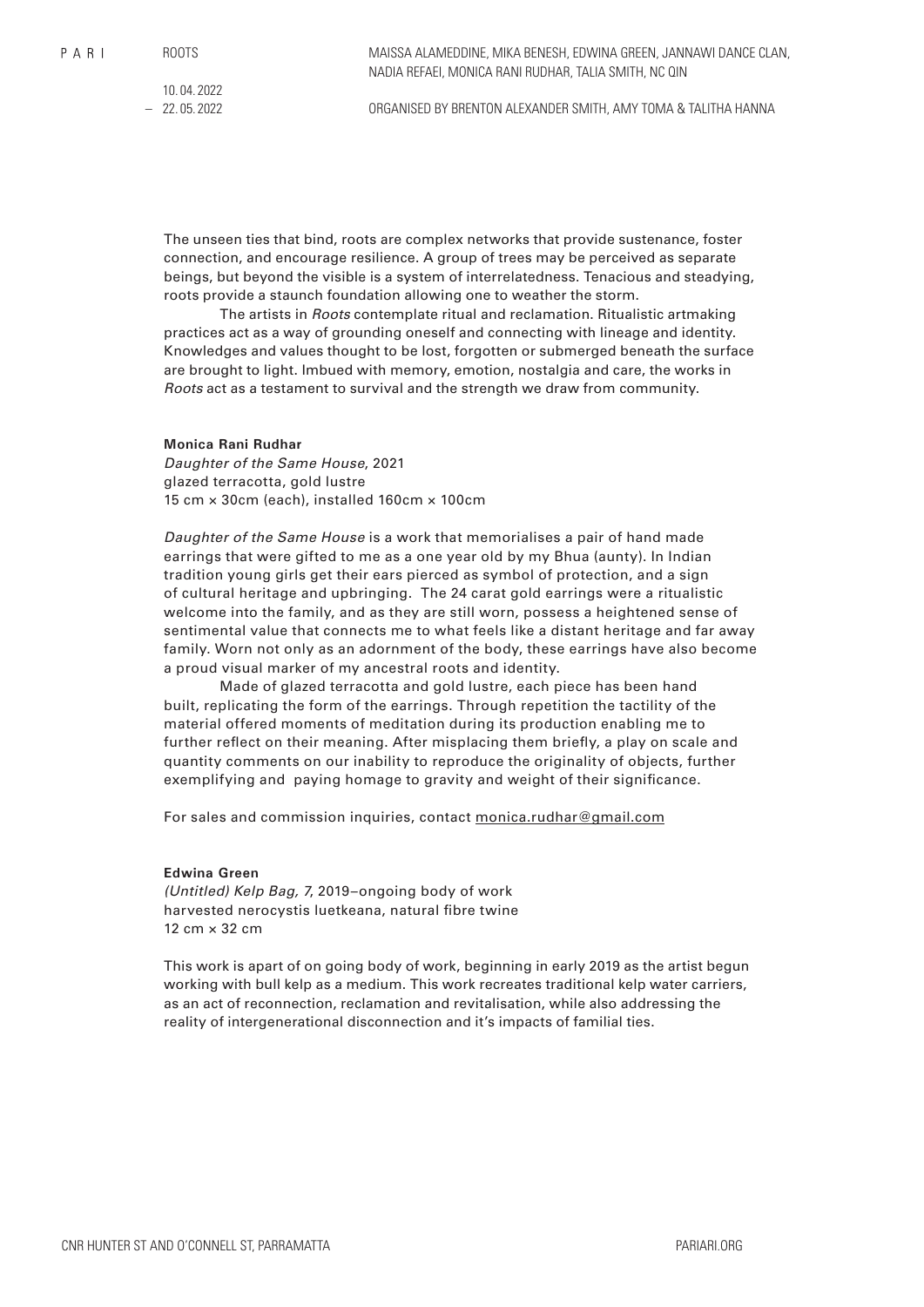$P$  A R I

ROOTS

10. 04. 2022  $-22.05.2022$ 

ORGANISED BY BRENTON ALEXANDER SMITH, AMY TOMA & TALITHA HANNA

**Maissa Alameddine** *Act I: Burden*, 2021–22 dual channel video, colour, sound 4 min 32 sec, aspect ratio 16:9

A performance/work exploring my burden of inheritance and transfer of heritage. A familiar concept that has become an internal dialogue between my relationship with the ancestral plants that I surround myself with. The work was born out of a dormant isolation I have long experienced as a diaspora living away from the community and cultural practice.

Through examining the way I wish to connect to this land though the transference of the familiar is probably not strange to the migrant experience, but provides a starting point for this work . The pandemic kept my Lebanese vine tree (areeshi) from its natural purpose. This coveted plant amongst families is about sharing, women gatherings, family gathering, shade, meditation, storytelling, identity, longing and most importantly food. The abundance of vine leaves and the beauty of my areeshi is considered neglect. This work explores my actions, or lack of. Attending to the areeshi requires; time, patience, a love for cooking and a tribe to cook and feed. This work examines the complex visceral displacement and subsequent questions connected to this plant. Why do I have a Aareeshi in my garden?

The song ruminations are fragments of folk songs about welcoming visitors to the joyous occasions of being...

|          |       | تحت العر يشة |                        |          |
|----------|-------|--------------|------------------------|----------|
|          |       |              | under the areeshi tree |          |
| Together |       | سوي          |                        |          |
|          | قعدنا |              | we gathered            |          |
|          |       |              | سو ی                   | Together |

**Talia Smith** *It's OK, you don't need to*, 2019–22 digital prints on matte paper dimensions variable

*It's OK, you don't need to* is a collection of photographs taken over a three year period featuring imagery from my ancestral homelands of the Cook Islands and the backyard of the country I now call home. The photographs float upon and next to each other, slowly shifting between here and there without ever giving a full conclusion. The installation speaks to the passing of time, the way in which we weave culture and history through our own lived experiences no matter what country we may be in and that identity is never something fixed but rather fluid, always moving, always changing.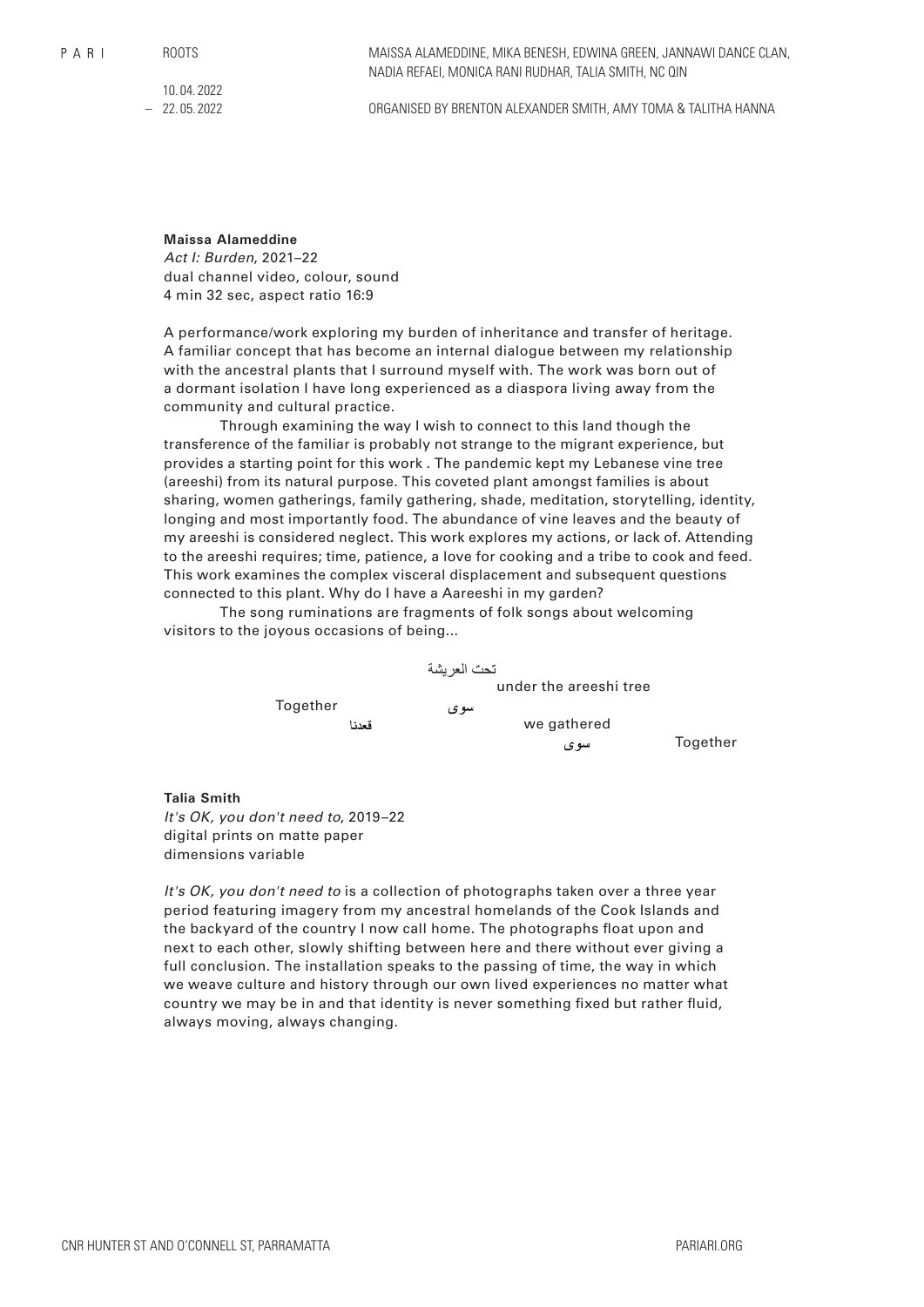ROOTS

MAISSA ALAMEDDINE, MIKA BENESH, EDWINA GREEN, JANNAWI DANCE CLAN, NADIA REFAEI, MONICA RANI RUDHAR, TALIA SMITH, NC QIN

10. 04. 2022 – 22. 05. 2022

ORGANISED BY BRENTON ALEXANDER SMITH, AMY TOMA & TALITHA HANNA

### **Jannawi Dance Clan**

*Korrobori Ancestral Spirit (Women)*, 2020 single channel video 6 min 11 sec

*Kurrobori saw This Land and was pleased. She caused plants to grow to give her food, and caused trees to grow to give her shelter in which to rest, and caused the flowers to bloom on the plants and the trees to make her glad with what she had created. Kurrobori was happy, she had made This Land beautiful.*

### Credits

Choreographer, Concept Peta Strahan Creative Producer Kate Richards, WSU Videographer/Compositer Miguel Felipe Valenzuela Additional Camera Sam Freeman (drone); Sean James Cassidy (studio)

Jannawi Dancers Peta Strahan Dubs Yunupingu Guppi Yunupingu Bianca Williams Aroha Pehi Katie Leslie Mia Niuqila Jumikah Donovan Shanaya Donovan

Songman Traditional Dance Matthew Doyle Contemporary star music (the late) David Page Recorded on Dharug Land at Shaw's Creek Aboriginal Place, NSW and on Gadigal Land (Sydney Props and Photo Studio) Thanks to Jasmin Gulash; Corina Norman, Raelene Billedo of Dharug Ngurra Aboriginal Corporation; to Shaw's Creek Custodian Julie Webb; NSWNPWS

# **NC Qin**

*Flow: River of Knives*, 2021 hammered and rusted steel panels, fused and carved plate glass, neodymium magnets 185cm × 80cm × 7cm

# *Buddha once said, "Holding onto anger is like drinking poison and expecting the other person to die."*

Rivers are known as the veins of the earth in Chinese culture. *River of Knives* shows a metamorphic landscape of the body being rusted and punished by the blades of wrath, the mountains feel like they're on fire mimicking the burning one feels in the heat of anger.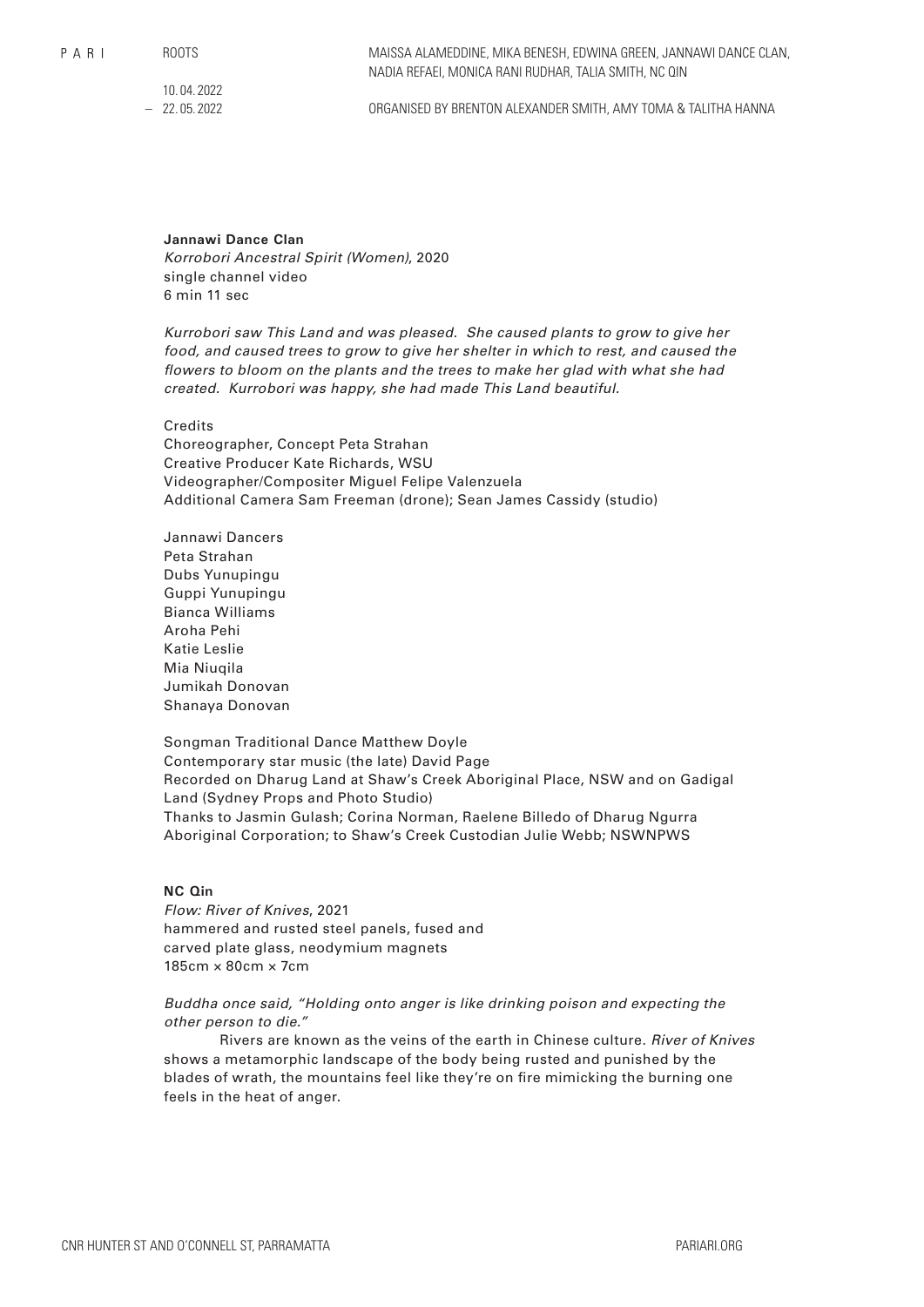10. 04. 2022  $-22.05.2022$ 

ORGANISED BY BRENTON ALEXANDER SMITH, AMY TOMA & TALITHA HANNA

This work is an exploration in materiality in a medium other than glass. As a sculptor working intimately with materials I often describe how the material is molding me as much as I am molding it, the imposition of will is never just a one way street. If working with glass has instilled within me the virtues of patience and resilience then working with steel has made me experience strength and working through physical pain. Each mark of the mountains in the steel panels are hammered out with a chisel, the vibrations of thousands of blows traveling and echoing through the nerves of my fingers to the fiery ache in my shoulder.

#### **Nadia Refaei**

*Make Kabsah with Me*, 2020 single channel video, glass, paper, cumin, ginger, cardamom, turmeric, black pepper, allspice, cinnamon 13 min

*Make Kabsah with Me* weaves together personal and broader narratives – situating our familial history of migration within the larger history of migration through West Asia, the complexities of the Arab cultural landscape and the immigrant experience in Australia.

A traditional dish of the Arabian Peninsula, and a favourite food from my childhood, the evolution of kabsah acts as an indirect record of the impacts of colonisation, economic inequality and shifting borders.

These fragments of conversation between me and my father, explore the crucial role of daily and domestic rituals in mapping complex histories. This work is both a documentation and demonstration of how oral histories and ritual are used to pass on intergenerational memory, culture and knowledge.

This work also reflects on the preparation of food as a format for communication and exchange online, and a medium for learning - particularly in response to the relationship between food and tokenism in the so-called multicultural landscape of Australia.

This work has been commissioned by 4A Centre for Contemporary Asian Art, 2020.

### **Mika Benesh**

*Amulets*, 2022 sterling silver, glazed stoneware, ruby, amethyst, sapphire, blue topaz, citrine, peridot, rose quartz, green quartz, black spinel  $5 \times 2$ cm,  $9 \times 3$ cm pendants

Too often, protective amulets from Jewish Iraq, Iran and Kurdistan are collected by colonial institutions as relics of lost worlds. Sitting in archives of disuse, these artefacts can't keep us safe the way our ancestors made them to.

Like us, these objects' stories don't end just because they've left their countries of origin; many are still passed down through families, between friends and lovers in exile. And what of those trapped in the archives? Will we ever be reunited?